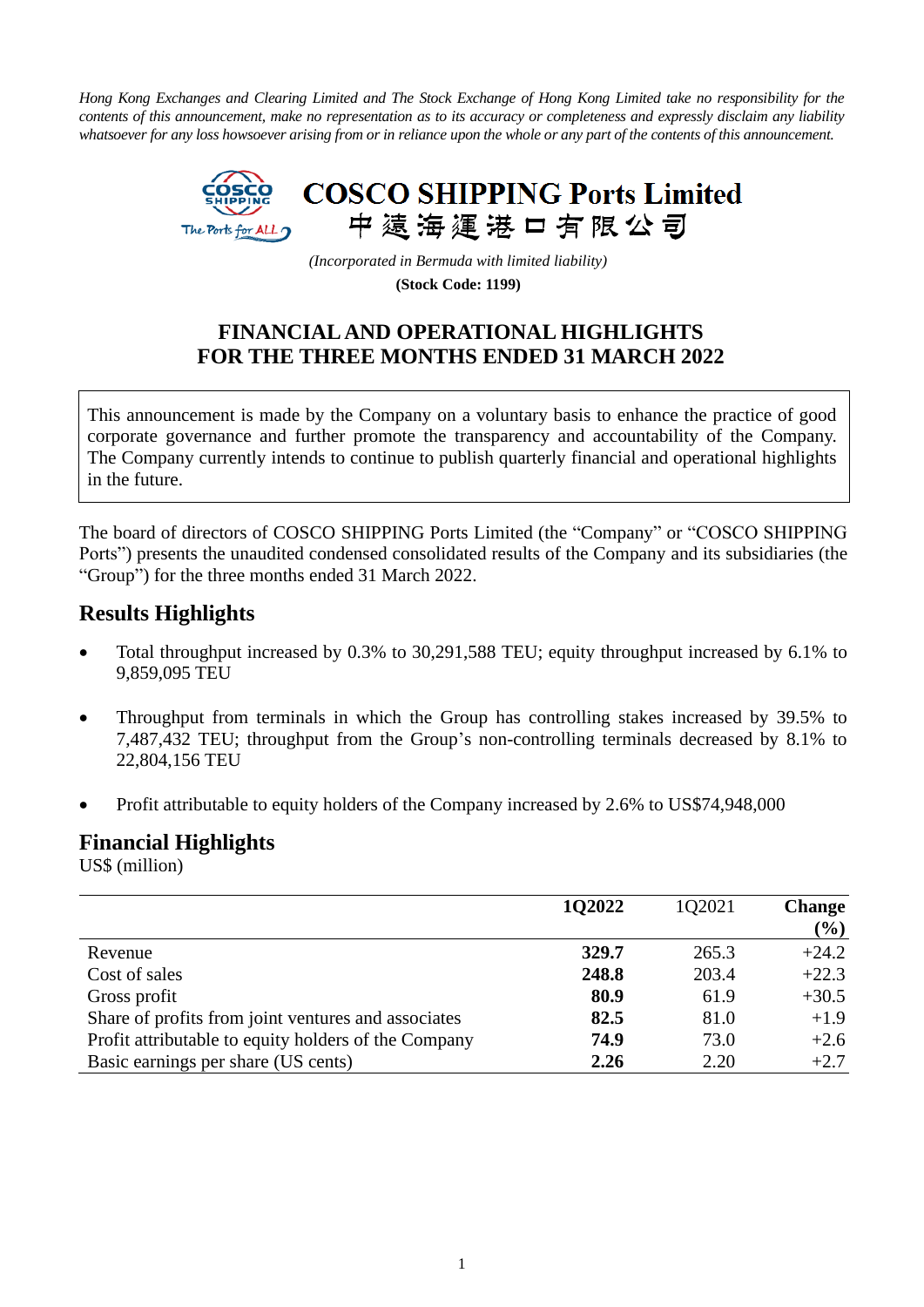# **Unaudited Condensed Consolidated Balance Sheet As at 31 March 2022**

|                                                                           | As at           | As at           |
|---------------------------------------------------------------------------|-----------------|-----------------|
|                                                                           | 31 March        | 31 December     |
|                                                                           | 2022            | 2021            |
|                                                                           | <b>US\$'000</b> | <b>US\$'000</b> |
| <b>ASSETS</b>                                                             |                 |                 |
| <b>Non-current assets</b>                                                 |                 |                 |
| Property, plant and equipment                                             | 3,998,659       | 3,953,801       |
| Right-of-use assets                                                       | 1,097,811       | 1,086,887       |
| Investment properties                                                     | 10,066          | 10,054          |
| Intangible assets                                                         | 409,271         | 426,121         |
| Joint ventures                                                            | 1,174,951       | 1,154,633       |
| Loans to a joint venture                                                  |                 | 23,083          |
| Associates                                                                | 3,462,191       | 3,422,897       |
| Loans to associates                                                       | 106,087         | 107,643         |
| Financial asset at fair value through profit or                           |                 |                 |
| loss                                                                      | 56,468          | 61,922          |
| Financial assets at fair value through                                    |                 |                 |
| other comprehensive income                                                | 158,194         | 161,902         |
| Deferred tax assets                                                       | 93,239          | 95,071          |
| Other non-current assets                                                  | 8,430           | 7,649           |
|                                                                           | 10,575,367      | 10,511,663      |
| <b>Current assets</b>                                                     |                 |                 |
| Inventories                                                               | 20,790          | 20,111          |
| Trade and other receivables                                               | 279,297         | 237,637         |
| Current income tax recoverable                                            | 3,135           | 3,844           |
| Restricted bank deposits                                                  | 34,755          | 33,214          |
| Cash and cash equivalents                                                 | 1,237,788       | 1,226,841       |
|                                                                           | 1,575,765       | 1,521,647       |
| <b>Total assets</b>                                                       | 12, 151, 132    | 12,033,310      |
| <b>EQUITY</b>                                                             |                 |                 |
| Capital and reserves attributable to the equity<br>holders of the Company |                 |                 |
| Share capital                                                             | 42,574          | 42,574          |
| Reserves                                                                  | 5,764,166       | 5,775,445       |
|                                                                           |                 |                 |
|                                                                           | 5,806,740       | 5,818,019       |
| <b>Non-controlling interests</b>                                          | 1,137,694       | 1,122,620       |
| <b>Total equity</b>                                                       | 6,944,434       | 6,940,639       |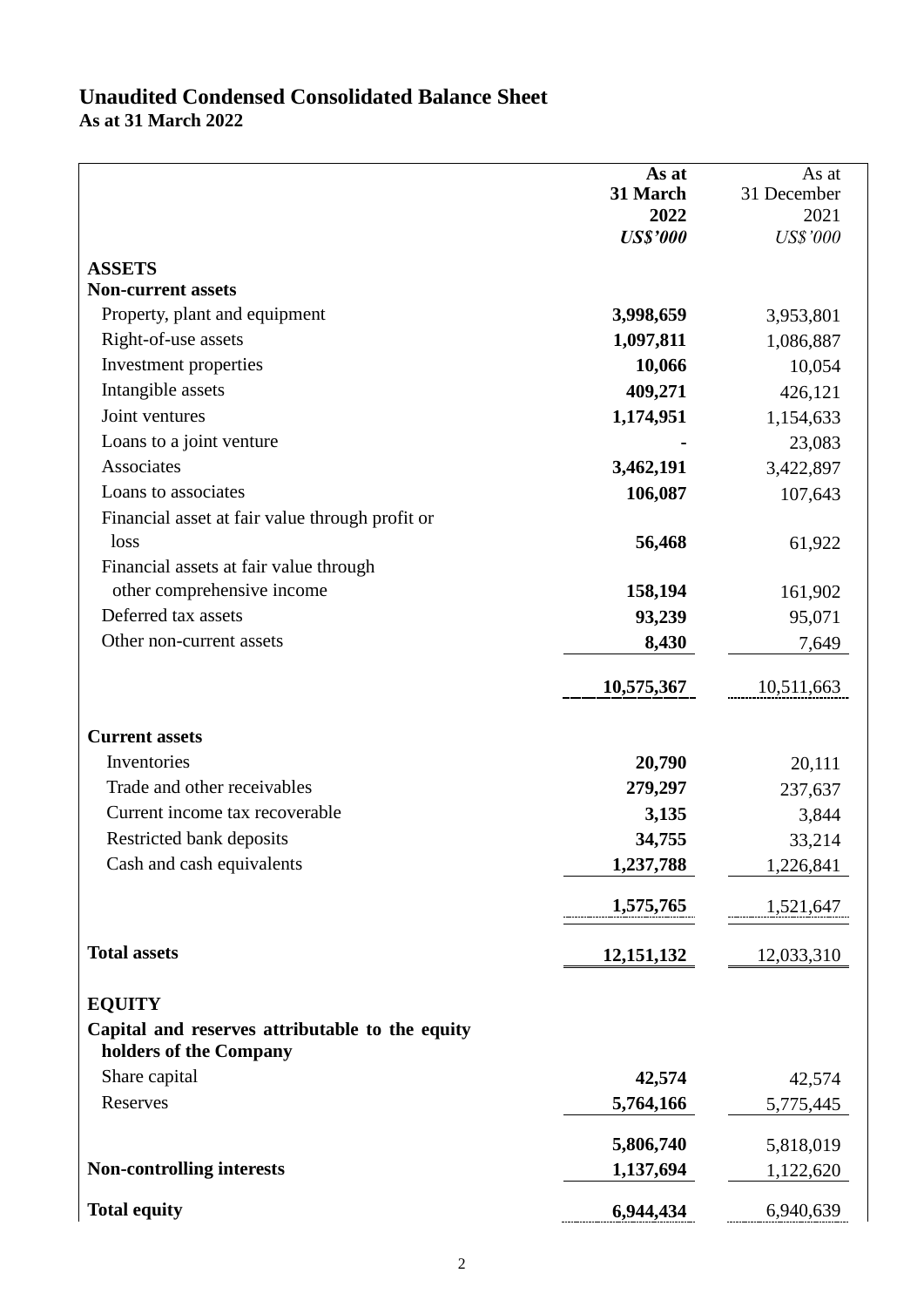| <b>LIABILITIES</b>                                |              |            |
|---------------------------------------------------|--------------|------------|
| <b>Non-current liabilities</b>                    |              |            |
| Deferred tax liabilities                          | 134,460      | 140,788    |
| Lease liabilities                                 | 773,280      | 748,459    |
| Long term borrowings                              | 2,199,347    | 2,306,423  |
| Loans from non-controlling shareholders of        |              |            |
| a subsidiary                                      | 69,571       | 70,591     |
| Derivative financial instruments                  | 2,043        | 2,991      |
| Put option liability                              | 233,939      | 232,263    |
| Pension and retirement liabilities                | 11,891       | 11,828     |
| Other long term liabilities                       | 44,573       | 46,942     |
|                                                   | 3,469,104    | 3,560,285  |
| <b>Current liabilities</b>                        |              |            |
| Trade and other payables and contract liabilities | 589,550      | 521,630    |
| Current tax liabilities                           | 55,715       | 51,696     |
| Current portion of lease liabilities              | 43,202       | 42,450     |
| Current portion of long term borrowings           | 790,412      | 653,680    |
| Short term borrowings                             | 258,199      | 259,507    |
| Derivative financial instruments                  | 516          | 3,423      |
|                                                   | 1,737,594    | 1,532,386  |
| <b>Total liabilities</b>                          | 5,206,698    | 5,092,671  |
| <b>Total equity and liabilities</b>               | 12, 151, 132 | 12,033,310 |

#### **Unaudited Condensed Consolidated Income Statement For the three months ended 31 March 2022**

|                                        |             | Three months ended<br>31 March |                 |  |
|----------------------------------------|-------------|--------------------------------|-----------------|--|
|                                        |             | 2022                           | 2021            |  |
|                                        | <b>Note</b> | <b>US\$'000</b>                | <b>US\$'000</b> |  |
| Revenues                               |             | 329,654                        | 265,330         |  |
| Cost of sales                          |             | (248, 811)                     | (203, 365)      |  |
| <b>Gross profit</b>                    |             | 80,843                         | 61,965          |  |
| Administrative expenses                |             | (37, 454)                      | (29, 561)       |  |
| Other operating (expenses)/income, net |             | (135)                          | 2,432           |  |
| <b>Operating profit</b>                |             | 43,254                         | 34,836          |  |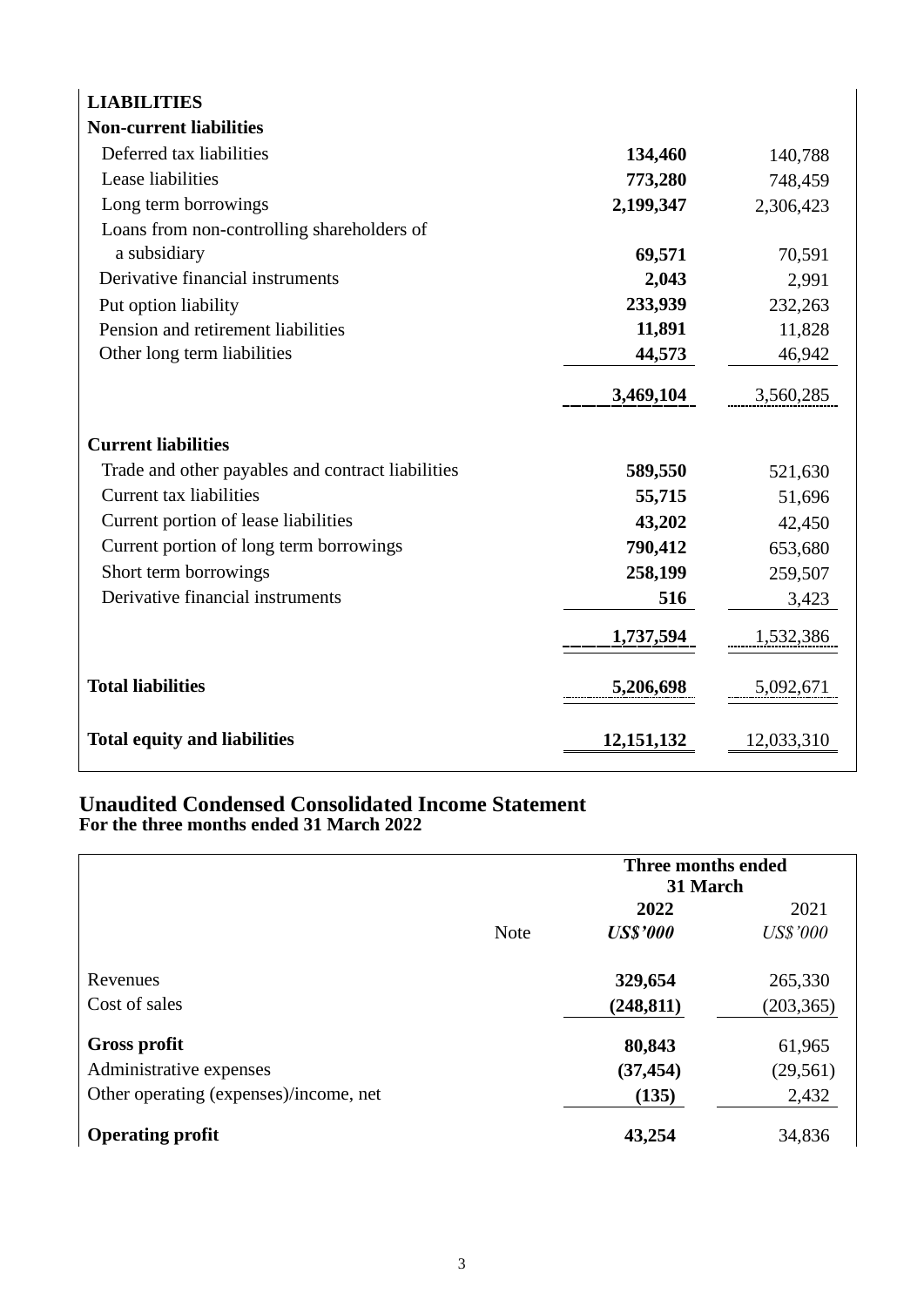| Finance income                                    |              | 2,079        | 2,499        |
|---------------------------------------------------|--------------|--------------|--------------|
| Finance costs                                     |              | (28, 535)    | (28, 275)    |
| Operating profit (after finance income and costs) |              | 16,798       | 9,060        |
| Share of profits less losses of                   |              |              |              |
| - joint ventures                                  |              | 19,504       | 19,414       |
| - associates                                      |              | 63,015       | 61,544       |
| <b>Profit before taxation</b>                     |              | 99,317       | 90,018       |
| Taxation                                          |              | (9,597)      | (11,245)     |
| <b>Profit for the period</b>                      |              | 89,720       | 78,773       |
| <b>Profit attributable to:</b>                    |              |              |              |
| Equity holders of the Company                     |              | 74,948       | 73,027       |
| Non-controlling interests                         |              | 14,772       | 5,746        |
|                                                   |              | 89,720       | 78,773       |
| Earnings per share for profit attributable to     |              |              |              |
| the equity holders of the Company                 |              |              |              |
| - basic                                           | 1            | US2.26 cents | US2.20 cents |
| - diluted                                         | $\mathbf{1}$ | US2.26 cents | US2.20 cents |

Notes:

1. Basic earnings per share is calculated by dividing the profit attributable to equity holders of the Company by the weighted average number of ordinary shares in issue during the three months ended 31 March 2022 of 3,315,296,374 shares (three months ended 31 March 2021: 3,315,296,374 shares).

Diluted earnings per share is calculated based on the profit attributable to the equity holders of the Company and the weighted average number of ordinary shares in issue during the period, after adjusting for the number of dilutive potential ordinary shares deemed to be issued at no consideration as if all outstanding dilutive share options granted by the Company had been exercised. During the three months ended 31 March 2022 was 3,315,296,374 shares (three months ended 31 March 2021: 3,315,296,374 shares). The outstanding share options granted by the Company did not have any dilutive effect on the earnings per share during the three months ended 31 March 2022, and the diluted earnings per share is equal to the basic earnings per share.

2. The accounting policies adopted in preparation of the financial data for the three months ended 31 March 2022 are consistent with those used in the annual consolidated financial statements of the Group for the year ended 31 December 2021. The financial data are based on the internal records and financial data of the Group and are unaudited.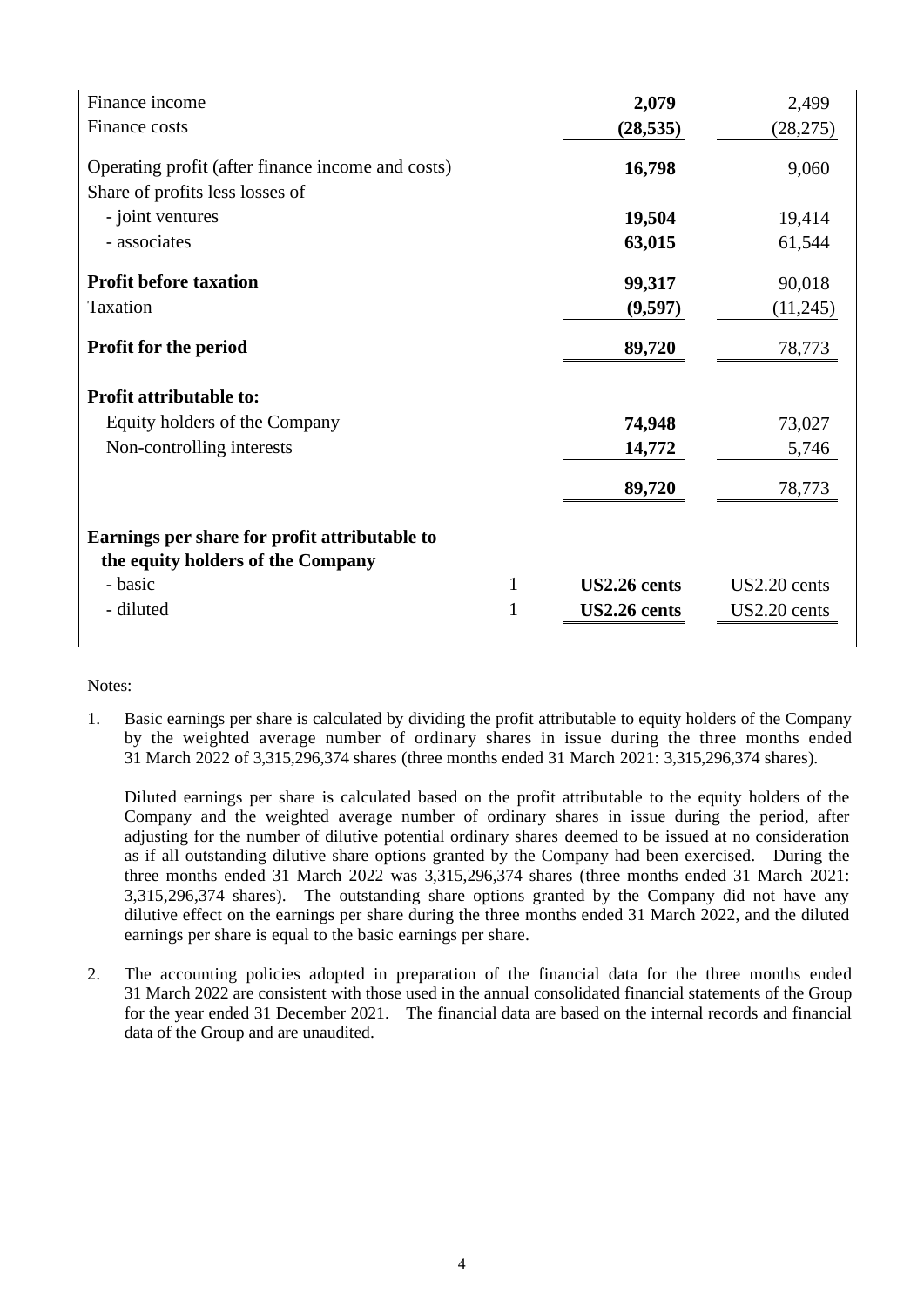# **Operational Review**

For the three months ended 31 March 2022, total throughput increased by 0.3% to 30,291,588 TEU (1Q2021: 30,187,744 TEU). Equity throughput for the period increased by 6.1% YoY to 9,859,095 TEU (1Q2021: 9,293,125 TEU). Throughput from terminals in which the Group has controlling stake increased by 39.5% YoY to 7,487,432 TEU (1Q2021: 5,365,528 TEU), making up 24.7% of the Group's total. Throughput from non-controlling terminals decreased by 8.1% YoY to 22,804,156 TEU (1Q2021: 24,822,216 TEU).

|                                                                                       | 1Q2022<br>(TEU) | 1Q2021<br>(TEU) | <b>Change</b><br>$(\%)$ |
|---------------------------------------------------------------------------------------|-----------------|-----------------|-------------------------|
| <b>Total Throughput</b>                                                               | 30,291,588      | 30,187,744      | $+0.3$                  |
| Throughput from terminals in which the Group has<br>controlling stake <sup>Note</sup> | 7,487,432       | 5,365,528       | $+39.5$                 |
| Throughput from the Group's non-controlling<br>terminals <sup>Note</sup>              | 22,804,156      | 24,822,216      | $-8.1$                  |
| <b>Equity Throughput</b>                                                              | 9,859,095       | 9,293,125       | $+6.1$                  |
| Equity throughput from terminals in which the<br>Group has controlling stake          | 4,495,974       | 3,402,993       | $+32.1$                 |
| Equity throughput from the Group's<br>non-controlling terminals                       | 5,363,121       | 5,890,132       | $-8.9$                  |

Note: In 2021, the Company completed the acquisition of additional equity interest in Tianjin Port Container Terminal Co., Ltd. ("Tianjin Container Terminal") to make it a subsidiary and completed the disposal of Tianjin Port Euroasia International Container Terminal Co., Ltd. ("Tianjin Euroasia Terminal"). Tianjin Container Terminal has become a terminal in which the Group has controlling stakes since December. Therefore, the throughput of the terminal in 1Q2022 is counted as the throughput from the terminals in which the Group has controlling stakes, while in 1Q2021 the throughput is categorized into the Group's non-controlling terminals. After the disposal of Tianjin Euroasia Terminal in December 2021, the throughput of this terminal is no longer counted as the Group's non-controlling terminals.

### **Greater China**

For the three months ended 31 March 2022, total throughput of the Greater China region decreased by 3.6% YoY to 22,520,167 TEU (1Q2021: 23,228,766 TEU), accounting for 74.3% of the Group's total.

#### **Bohai Rim**

For the three months ended 31 March 2022, total throughput of the Bohai Rim region decreased by 4.0% YoY to 9,539,494 TEU (1Q2021: 9,933,430 TEU), accounting for 31.5% of the Group's total. Throughput of Tianjin Container Terminal remained stable and increased slightly by 0.4% YoY to 1,935,578 TEU (1Q2021: 1,927,584 TEU). Impacted by the COVID-19 pandemic, the throughput of Yingkou Container Terminals Company Limited and Yingkou New Century Container Terminal Co., Ltd. decreased by 28.7% YoY to 435,574 TEU (1Q2021: 610,596 TEU).

#### **Yangtze River Delta**

For the three months ended 31 March 2022, total throughput of the Yangtze River Delta region decreased by 3.3% YoY to 3,557,167 TEU (1Q2021: 3,679,444 TEU) and made up 11.8% of the Group's total. Shanghai Pudong International Container Terminals Limited actively introduced new shipping routes and its throughput increased by 11.2% YoY to 662,020 TEU (1Q2021: 595,566 TEU). Impacted by the COVID-19 pandemic, throughput of Nantong Tonghai Port Co., Ltd. decreased by 15.4% YoY to 296,842 TEU (1Q2021: 350,707 TEU).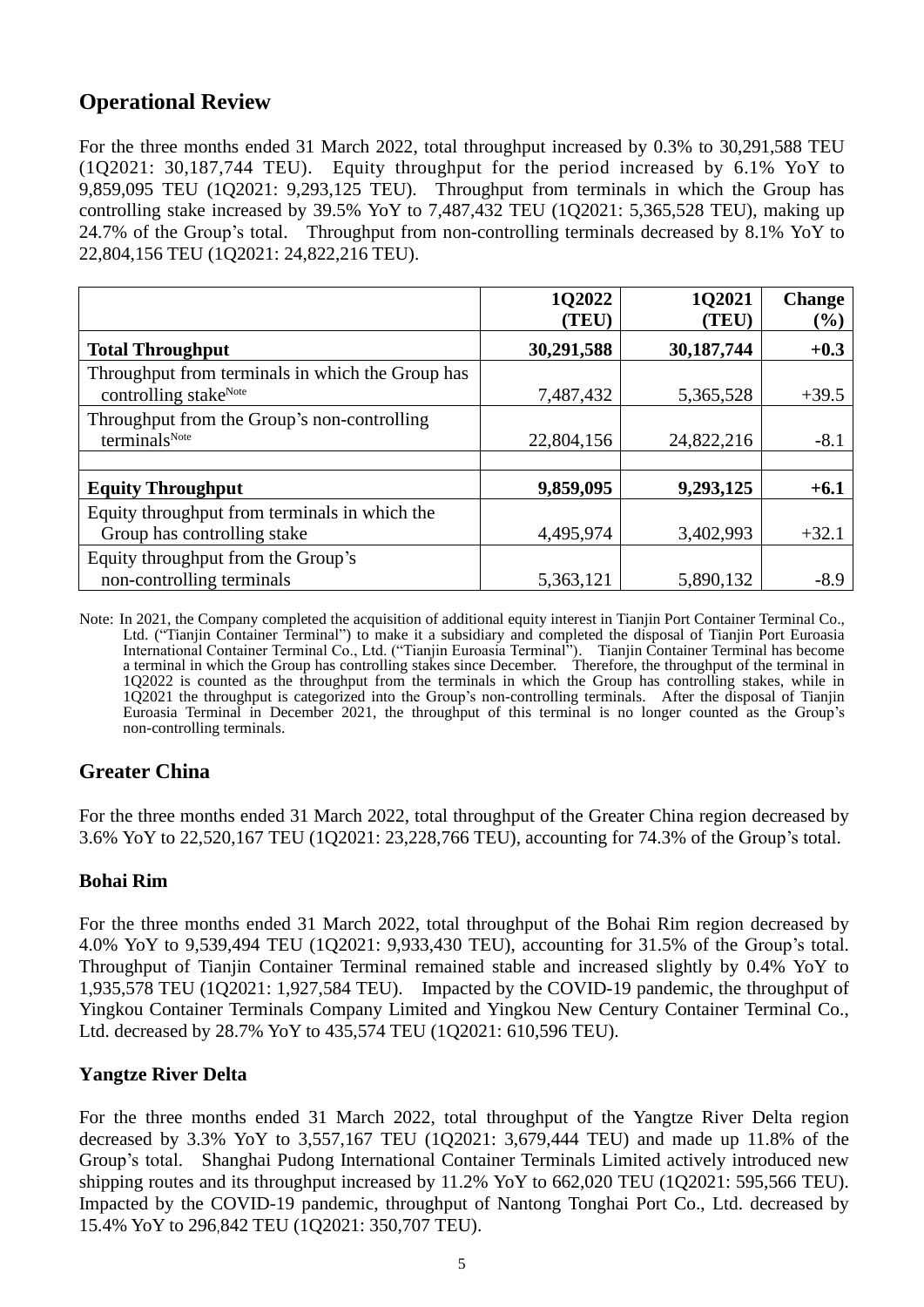#### **Southeast Coast and Others**

For the three months ended 31 March 2022, total throughput of the Southeast Coast region increased by 16.4% YoY to 1,586,044 TEU (1Q2021: 1,362,382 TEU) and accounted for 5.2% of the Group's total. Xiamen Ocean Gate Container Terminal Co., Ltd. enhanced sales and marketing and proactively introduced new shipping routes, so the throughput increased by 18.4% YoY to 703,269 TEU (1Q2021: 593,975 TEU).

#### **Pearl River Delta**

For the three months ended 31 March 2022, total throughput of the Pearl River Delta region decreased by 8.0% YoY to 6,431,662 TEU (1Q2021: 6,989,609 TEU) and accounted for 21.2% of the Group's total. During the period, total throughput of Guangzhou South China Oceangate Container Terminal Company Limited increased by 3.0% YoY to 1,369,507 TEU (1Q2021: 1,329,708 TEU). Throughput of Yantian International Container Terminals Co., Ltd. decreased by 14.6% YoY to 3,132,404 TEU (1Q2021: 3,667,267 TEU), which is mainly due to ports congestion.

#### **Southwest Coast**

For the three months ended 31 March 2022, total throughput of the Southwest Coast region increased by 11.2% YoY to 1,405,800 TEU (1Q2021: 1,263,901 TEU) and accounted for 4.6% of the Group's total, which was mainly benefited from the increased trade activities between China and Southeast Asia.

#### **Overseas**

For the three months ended 31 March 2022, total throughput of overseas region increased by 11.7% YoY to 7,771,421 TEU (1Q2021: 6,958,978 TEU) and accounted for 25.7% of the Group's total. Due to the continuous congestion of major ports in northwest Europe, CSP Zeebrugge Terminal NV became an important buffer port for the region and, together with the addition of new routes, its throughput increased by 24.4% YoY to 272,344 TEU (1Q2021: 218,936 TEU). As CSP Abu Dhabi Terminal L.L.C. continued to strengthen sales and marketing and enhanced synergy effect with the shipping fleets of parent company, its throughput increased by 27.3% YoY to 201,691 TEU (1Q2021: 158,389 TEU).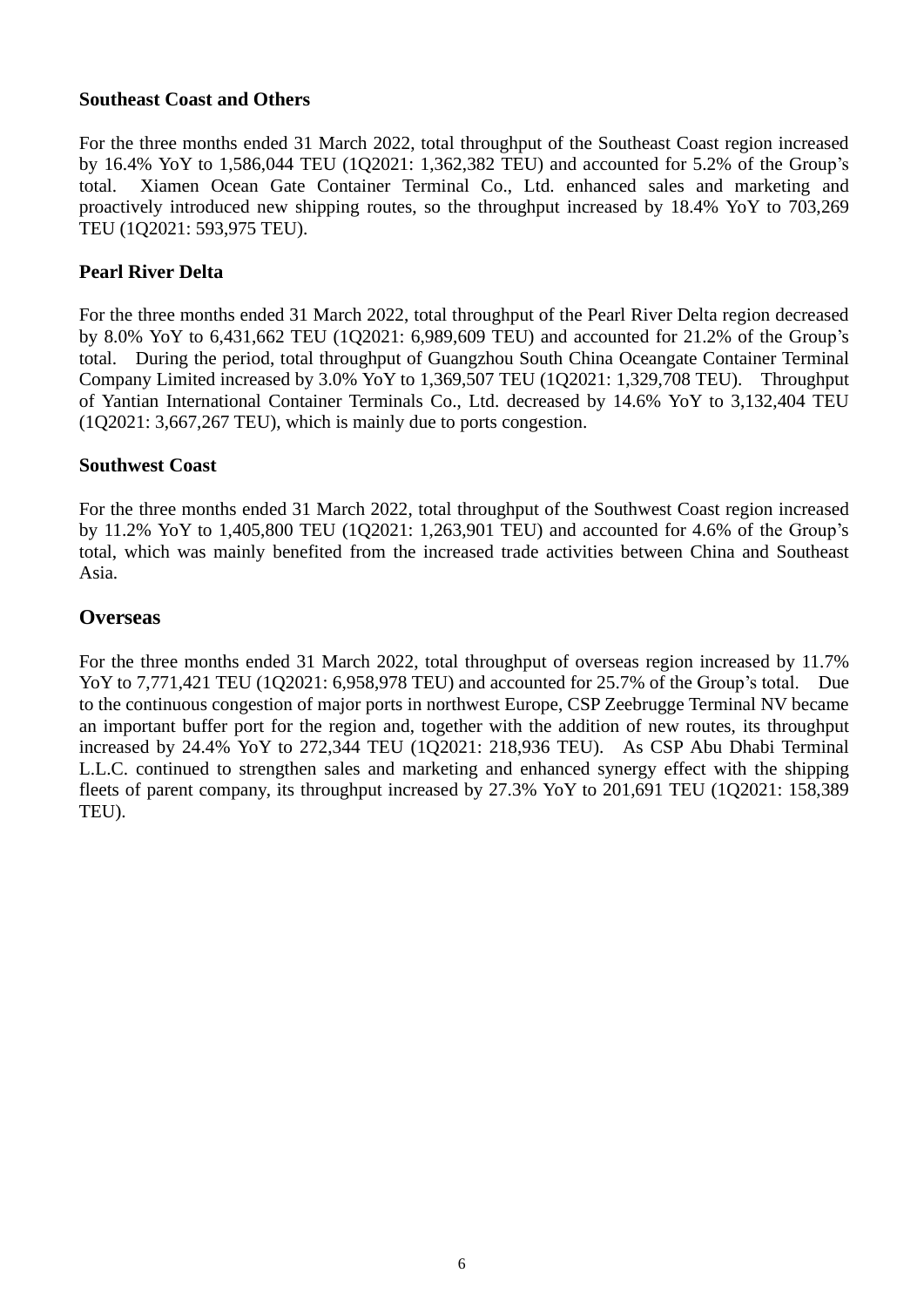# **Prospects**

The situation of COVID-19 pandemic is still severe at the beginning of 2022, which brings uncertainties to the recovery of global economy. Confronted with quite a lot of challenges, COSCO SHIPPING Ports continues to strengthen Lean Operations strategy, focus on improving quality and efficiency, control costs and maintain a stable financial situation. The Group will be able to leverage on its ample cash and cash equivalents to maintain a stable financial position and facilitate sustainable development, which will also support its dividend policy in 2022.

The Group remains steadfastly committed to building well-balanced terminal network to meet the needs of shipping alliances. At the same time, it prudently seized development opportunity with an eye on identifying projects with growth potential around the globe to strengthen its global network of terminals. Terminals in which the Group has controlling stake will continue to actively develop terminal extended business and aim to develop a ports supply chain platform that extends to both upstream and downstream industries and provide more value-added services to customers, thereby further enhancing profitability.

The Group will continue to promote the high-quality development of COSCO SHIPPING Ports under the guidance of the "14th Five-Year Plan", actively grasp the strategic development opportunities, enhance the expansion of the Company's scale and optimise the global terminal network. The Group will accelerate the construction of information technology, seize the opportunity of digital development, continuously improve the management capabilities of the Company's information technology, in order to enhance Lean Operations of the terminals through information technology construction.

The Group will continue to deepen the Lean Operations strategy, strengthen the management and control over terminals, and build the core competitiveness of the Company. In terms of revenue boost, the Group will continue to actively enhance its business marketing capabilities, strengthen market insight and customer value analysis capabilities, focus on customer needs, and upgrade the quality of market development. In terms of cost reduction, terminals in which the Group has controlling stake actively control the cost per TEU, identify the segments and processes for cost optimisation, and strive to enhance the cost competitiveness.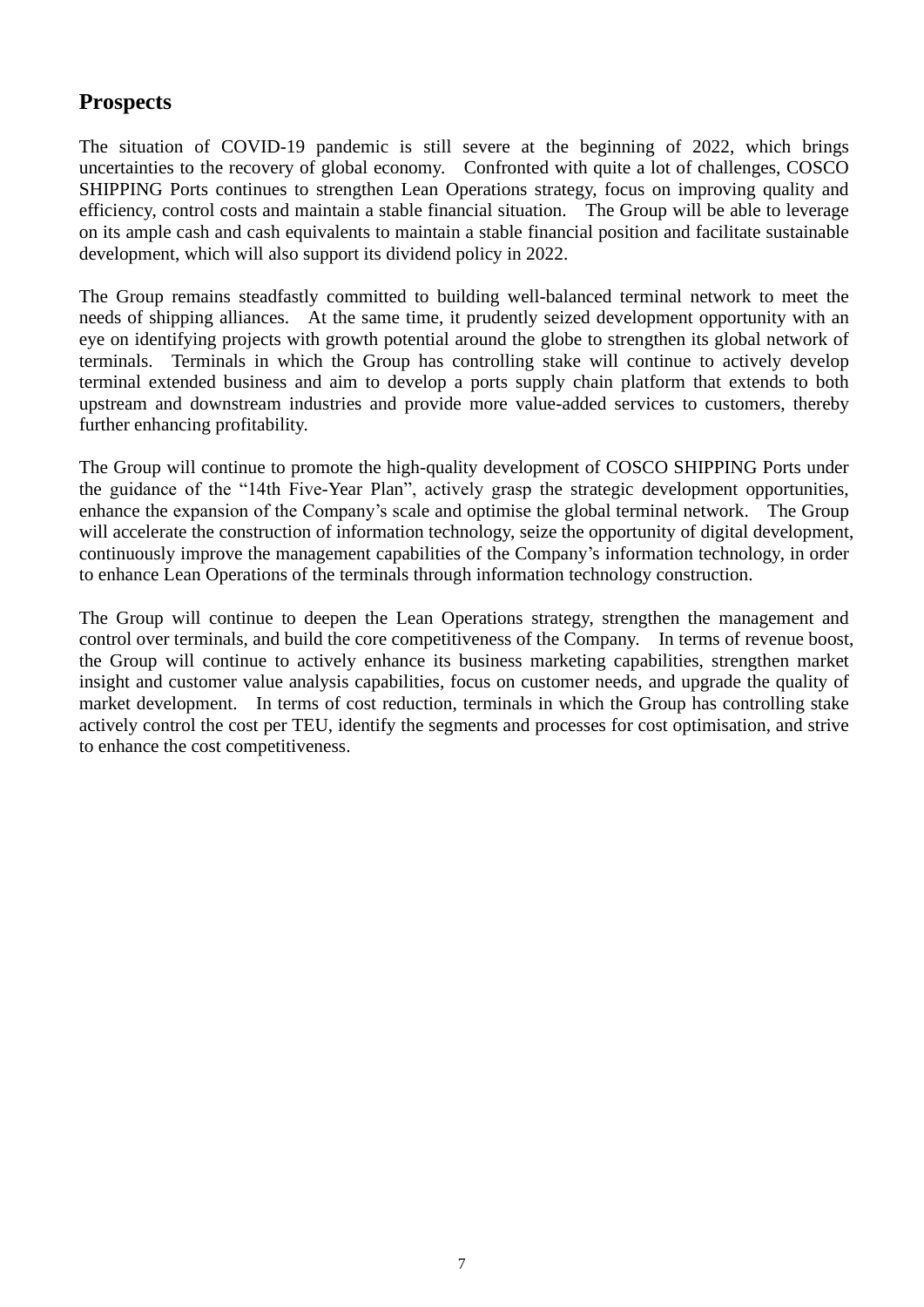Throughput of the Group for the three months ended 31 March 2022 was set out below:

| 31 March<br>2022<br>2021<br><b>Change</b><br>(TEU)<br>(TEU)<br>(%)<br><b>Bohai Rim</b><br>9,539,494<br>9,933,430<br>$-4.0$<br>5,550,000<br>5,900,000<br>$+6.5$<br>Qingdao Port International Co., Ltd.<br>$+18.9$<br>Dalian Container Terminal Co., Ltd.<br>767,815<br>913,246<br>Dalian Dagang China Shipping Container Terminal Co., Ltd.<br>3,702<br>$-0.5$<br>3,683<br>N/A<br>Tianjin Port Euroasia International Container Terminal Co., Ltd.<br>755,939<br>N/A<br>Tianjin Port Container Terminal Co., Ltd.<br>$+0.4$<br>1,935,578<br>1,927,584<br>Yingkou Terminals Note 1<br>$-28.7$<br>610,596<br>435,574<br>$+21.2$<br>Jinzhou New Age Container Terminal Co., Ltd.<br>198,072<br>163,413<br>$-0.7$<br>Qinhuangdao Port New Harbour Container Terminal Co., Ltd.<br>154,381<br>153,341<br>$-3.3$<br><b>Yangtze River Delta</b><br>3,557,167<br>3,679,444<br>595,566<br>$+11.2$<br>Shanghai Pudong International Container Terminals Limited<br>662,020<br>Shanghai Mingdong Container Terminals Limited<br>1,675,239<br>$-5.5$<br>1,583,911<br>Ningbo Yuan Dong Terminals Limited<br>$+0.0$<br>748,554<br>748,387<br>$-13.5$<br>Lianyungang New Oriental International Terminals Co., Ltd.<br>246,276<br>213,052<br>63,102<br>$-16.1$<br>Taicang International Container Terminal Co., Ltd.<br>52,955<br>Nantong Tonghai Port Co., Ltd.<br>350,707<br>$-15.4$<br>296,842<br><b>Southeast Coast and others</b><br>1,586,044<br>1,362,382<br>$+16.4$<br>593,975<br>Xiamen Ocean Gate Container Terminal Co., Ltd.<br>703,269<br>$+18.4$<br>Quan Zhou Pacific Container Terminal Co., Ltd.<br>264,263<br>$+10.3$<br>291,556<br>Jinjiang Pacific Ports Development Co., Ltd.<br>63,849<br>54,358<br>$-14.9$<br>Kao Ming Container Terminal Corp.<br>440,295<br>$+21.9$<br>536,861<br><b>Pearl River Delta</b><br>6,989,609<br>$-8.0$<br>6,431,662<br>3,132,404<br>$-14.6$<br>Yantian International Container Terminals Co., Ltd.<br>3,667,267<br>Guangzhou Terminals Note 2<br>2,660,022<br>2,568,671<br>$+3.6$<br>Hong Kong Terminals Note 3<br>753,671<br>$-15.2$<br>639,236<br><b>Southwest Coast</b><br>1,263,901<br>$+11.2$<br>1,405,800<br>Beibu Gulf Port Co., Ltd.<br>1,263,901<br>$+11.2$<br>1,405,800<br>6,958,978<br>$+11.7$<br><b>Overseas</b><br>7,771,421<br>1,145,005<br>Piraeus Container Terminal Single Member S.A.<br>1,098,120<br>$-4.1$<br>CSP Zeebrugge Terminal NV<br>218,936<br>272,344<br>$+24.4$<br>COSCO SHIPPING Port (Spain) Holding, S.L. and its<br>subsidiaries<br>860,922<br>892,005<br>$+3.6$<br>CSP Abu Dhabi Terminal L.L.C.<br>158,389<br>201,691<br>$+27.3$<br><b>COSCO-PSA Terminal Private Limited</b><br>1,202,531<br>1,175,780<br>$-2.2$<br>Reefer Terminal S.p.A.<br>17,064<br>17,614<br>$-3.1$<br>Euromax Terminal Rotterdam B.V.<br>662,212<br>640,733<br>$+3.4$<br>Kumport Liman Hizmetleri ve Lojistik Sanayi ve Ticaret A. Ş.<br>321,503<br>305,363<br>$+5.3$<br>Suez Canal Container Terminal S.A.E.<br>940,990<br>$+8.7$<br>865,652<br>Red Sea Gateway Terminal Company Limited Note 4<br>644,123<br>N/A<br>N/A<br><b>Antwerp Gateway NV</b><br>540,368<br>541,475<br>$-0.2$<br>SSA Terminals (Seattle), LLC<br>59,139<br>$-1.2$<br>58,433<br>Busan Port Terminal Co., Ltd.<br>901,898<br>943,219<br>$-4.4$<br>Vado Gateway S.p.A. Note 5<br>N/A<br>44,890<br>N/A<br>30,291,588<br>30, 187, 744<br><b>Total</b><br>$+0.3$ | Three months ended |  |  |  |
|-----------------------------------------------------------------------------------------------------------------------------------------------------------------------------------------------------------------------------------------------------------------------------------------------------------------------------------------------------------------------------------------------------------------------------------------------------------------------------------------------------------------------------------------------------------------------------------------------------------------------------------------------------------------------------------------------------------------------------------------------------------------------------------------------------------------------------------------------------------------------------------------------------------------------------------------------------------------------------------------------------------------------------------------------------------------------------------------------------------------------------------------------------------------------------------------------------------------------------------------------------------------------------------------------------------------------------------------------------------------------------------------------------------------------------------------------------------------------------------------------------------------------------------------------------------------------------------------------------------------------------------------------------------------------------------------------------------------------------------------------------------------------------------------------------------------------------------------------------------------------------------------------------------------------------------------------------------------------------------------------------------------------------------------------------------------------------------------------------------------------------------------------------------------------------------------------------------------------------------------------------------------------------------------------------------------------------------------------------------------------------------------------------------------------------------------------------------------------------------------------------------------------------------------------------------------------------------------------------------------------------------------------------------------------------------------------------------------------------------------------------------------------------------------------------------------------------------------------------------------------------------------------------------------------------------------------------------------------------------------------------------------------------------------------------------------------------------------------------------------------------------------------------------------------------------------------------------------------------------------------------------------------------------------------------------------------------------------------------------------------------------|--------------------|--|--|--|
|                                                                                                                                                                                                                                                                                                                                                                                                                                                                                                                                                                                                                                                                                                                                                                                                                                                                                                                                                                                                                                                                                                                                                                                                                                                                                                                                                                                                                                                                                                                                                                                                                                                                                                                                                                                                                                                                                                                                                                                                                                                                                                                                                                                                                                                                                                                                                                                                                                                                                                                                                                                                                                                                                                                                                                                                                                                                                                                                                                                                                                                                                                                                                                                                                                                                                                                                                                                   |                    |  |  |  |
|                                                                                                                                                                                                                                                                                                                                                                                                                                                                                                                                                                                                                                                                                                                                                                                                                                                                                                                                                                                                                                                                                                                                                                                                                                                                                                                                                                                                                                                                                                                                                                                                                                                                                                                                                                                                                                                                                                                                                                                                                                                                                                                                                                                                                                                                                                                                                                                                                                                                                                                                                                                                                                                                                                                                                                                                                                                                                                                                                                                                                                                                                                                                                                                                                                                                                                                                                                                   |                    |  |  |  |
|                                                                                                                                                                                                                                                                                                                                                                                                                                                                                                                                                                                                                                                                                                                                                                                                                                                                                                                                                                                                                                                                                                                                                                                                                                                                                                                                                                                                                                                                                                                                                                                                                                                                                                                                                                                                                                                                                                                                                                                                                                                                                                                                                                                                                                                                                                                                                                                                                                                                                                                                                                                                                                                                                                                                                                                                                                                                                                                                                                                                                                                                                                                                                                                                                                                                                                                                                                                   |                    |  |  |  |
|                                                                                                                                                                                                                                                                                                                                                                                                                                                                                                                                                                                                                                                                                                                                                                                                                                                                                                                                                                                                                                                                                                                                                                                                                                                                                                                                                                                                                                                                                                                                                                                                                                                                                                                                                                                                                                                                                                                                                                                                                                                                                                                                                                                                                                                                                                                                                                                                                                                                                                                                                                                                                                                                                                                                                                                                                                                                                                                                                                                                                                                                                                                                                                                                                                                                                                                                                                                   |                    |  |  |  |
|                                                                                                                                                                                                                                                                                                                                                                                                                                                                                                                                                                                                                                                                                                                                                                                                                                                                                                                                                                                                                                                                                                                                                                                                                                                                                                                                                                                                                                                                                                                                                                                                                                                                                                                                                                                                                                                                                                                                                                                                                                                                                                                                                                                                                                                                                                                                                                                                                                                                                                                                                                                                                                                                                                                                                                                                                                                                                                                                                                                                                                                                                                                                                                                                                                                                                                                                                                                   |                    |  |  |  |
|                                                                                                                                                                                                                                                                                                                                                                                                                                                                                                                                                                                                                                                                                                                                                                                                                                                                                                                                                                                                                                                                                                                                                                                                                                                                                                                                                                                                                                                                                                                                                                                                                                                                                                                                                                                                                                                                                                                                                                                                                                                                                                                                                                                                                                                                                                                                                                                                                                                                                                                                                                                                                                                                                                                                                                                                                                                                                                                                                                                                                                                                                                                                                                                                                                                                                                                                                                                   |                    |  |  |  |
|                                                                                                                                                                                                                                                                                                                                                                                                                                                                                                                                                                                                                                                                                                                                                                                                                                                                                                                                                                                                                                                                                                                                                                                                                                                                                                                                                                                                                                                                                                                                                                                                                                                                                                                                                                                                                                                                                                                                                                                                                                                                                                                                                                                                                                                                                                                                                                                                                                                                                                                                                                                                                                                                                                                                                                                                                                                                                                                                                                                                                                                                                                                                                                                                                                                                                                                                                                                   |                    |  |  |  |
|                                                                                                                                                                                                                                                                                                                                                                                                                                                                                                                                                                                                                                                                                                                                                                                                                                                                                                                                                                                                                                                                                                                                                                                                                                                                                                                                                                                                                                                                                                                                                                                                                                                                                                                                                                                                                                                                                                                                                                                                                                                                                                                                                                                                                                                                                                                                                                                                                                                                                                                                                                                                                                                                                                                                                                                                                                                                                                                                                                                                                                                                                                                                                                                                                                                                                                                                                                                   |                    |  |  |  |
|                                                                                                                                                                                                                                                                                                                                                                                                                                                                                                                                                                                                                                                                                                                                                                                                                                                                                                                                                                                                                                                                                                                                                                                                                                                                                                                                                                                                                                                                                                                                                                                                                                                                                                                                                                                                                                                                                                                                                                                                                                                                                                                                                                                                                                                                                                                                                                                                                                                                                                                                                                                                                                                                                                                                                                                                                                                                                                                                                                                                                                                                                                                                                                                                                                                                                                                                                                                   |                    |  |  |  |
|                                                                                                                                                                                                                                                                                                                                                                                                                                                                                                                                                                                                                                                                                                                                                                                                                                                                                                                                                                                                                                                                                                                                                                                                                                                                                                                                                                                                                                                                                                                                                                                                                                                                                                                                                                                                                                                                                                                                                                                                                                                                                                                                                                                                                                                                                                                                                                                                                                                                                                                                                                                                                                                                                                                                                                                                                                                                                                                                                                                                                                                                                                                                                                                                                                                                                                                                                                                   |                    |  |  |  |
|                                                                                                                                                                                                                                                                                                                                                                                                                                                                                                                                                                                                                                                                                                                                                                                                                                                                                                                                                                                                                                                                                                                                                                                                                                                                                                                                                                                                                                                                                                                                                                                                                                                                                                                                                                                                                                                                                                                                                                                                                                                                                                                                                                                                                                                                                                                                                                                                                                                                                                                                                                                                                                                                                                                                                                                                                                                                                                                                                                                                                                                                                                                                                                                                                                                                                                                                                                                   |                    |  |  |  |
|                                                                                                                                                                                                                                                                                                                                                                                                                                                                                                                                                                                                                                                                                                                                                                                                                                                                                                                                                                                                                                                                                                                                                                                                                                                                                                                                                                                                                                                                                                                                                                                                                                                                                                                                                                                                                                                                                                                                                                                                                                                                                                                                                                                                                                                                                                                                                                                                                                                                                                                                                                                                                                                                                                                                                                                                                                                                                                                                                                                                                                                                                                                                                                                                                                                                                                                                                                                   |                    |  |  |  |
|                                                                                                                                                                                                                                                                                                                                                                                                                                                                                                                                                                                                                                                                                                                                                                                                                                                                                                                                                                                                                                                                                                                                                                                                                                                                                                                                                                                                                                                                                                                                                                                                                                                                                                                                                                                                                                                                                                                                                                                                                                                                                                                                                                                                                                                                                                                                                                                                                                                                                                                                                                                                                                                                                                                                                                                                                                                                                                                                                                                                                                                                                                                                                                                                                                                                                                                                                                                   |                    |  |  |  |
|                                                                                                                                                                                                                                                                                                                                                                                                                                                                                                                                                                                                                                                                                                                                                                                                                                                                                                                                                                                                                                                                                                                                                                                                                                                                                                                                                                                                                                                                                                                                                                                                                                                                                                                                                                                                                                                                                                                                                                                                                                                                                                                                                                                                                                                                                                                                                                                                                                                                                                                                                                                                                                                                                                                                                                                                                                                                                                                                                                                                                                                                                                                                                                                                                                                                                                                                                                                   |                    |  |  |  |
|                                                                                                                                                                                                                                                                                                                                                                                                                                                                                                                                                                                                                                                                                                                                                                                                                                                                                                                                                                                                                                                                                                                                                                                                                                                                                                                                                                                                                                                                                                                                                                                                                                                                                                                                                                                                                                                                                                                                                                                                                                                                                                                                                                                                                                                                                                                                                                                                                                                                                                                                                                                                                                                                                                                                                                                                                                                                                                                                                                                                                                                                                                                                                                                                                                                                                                                                                                                   |                    |  |  |  |
|                                                                                                                                                                                                                                                                                                                                                                                                                                                                                                                                                                                                                                                                                                                                                                                                                                                                                                                                                                                                                                                                                                                                                                                                                                                                                                                                                                                                                                                                                                                                                                                                                                                                                                                                                                                                                                                                                                                                                                                                                                                                                                                                                                                                                                                                                                                                                                                                                                                                                                                                                                                                                                                                                                                                                                                                                                                                                                                                                                                                                                                                                                                                                                                                                                                                                                                                                                                   |                    |  |  |  |
|                                                                                                                                                                                                                                                                                                                                                                                                                                                                                                                                                                                                                                                                                                                                                                                                                                                                                                                                                                                                                                                                                                                                                                                                                                                                                                                                                                                                                                                                                                                                                                                                                                                                                                                                                                                                                                                                                                                                                                                                                                                                                                                                                                                                                                                                                                                                                                                                                                                                                                                                                                                                                                                                                                                                                                                                                                                                                                                                                                                                                                                                                                                                                                                                                                                                                                                                                                                   |                    |  |  |  |
|                                                                                                                                                                                                                                                                                                                                                                                                                                                                                                                                                                                                                                                                                                                                                                                                                                                                                                                                                                                                                                                                                                                                                                                                                                                                                                                                                                                                                                                                                                                                                                                                                                                                                                                                                                                                                                                                                                                                                                                                                                                                                                                                                                                                                                                                                                                                                                                                                                                                                                                                                                                                                                                                                                                                                                                                                                                                                                                                                                                                                                                                                                                                                                                                                                                                                                                                                                                   |                    |  |  |  |
|                                                                                                                                                                                                                                                                                                                                                                                                                                                                                                                                                                                                                                                                                                                                                                                                                                                                                                                                                                                                                                                                                                                                                                                                                                                                                                                                                                                                                                                                                                                                                                                                                                                                                                                                                                                                                                                                                                                                                                                                                                                                                                                                                                                                                                                                                                                                                                                                                                                                                                                                                                                                                                                                                                                                                                                                                                                                                                                                                                                                                                                                                                                                                                                                                                                                                                                                                                                   |                    |  |  |  |
|                                                                                                                                                                                                                                                                                                                                                                                                                                                                                                                                                                                                                                                                                                                                                                                                                                                                                                                                                                                                                                                                                                                                                                                                                                                                                                                                                                                                                                                                                                                                                                                                                                                                                                                                                                                                                                                                                                                                                                                                                                                                                                                                                                                                                                                                                                                                                                                                                                                                                                                                                                                                                                                                                                                                                                                                                                                                                                                                                                                                                                                                                                                                                                                                                                                                                                                                                                                   |                    |  |  |  |
|                                                                                                                                                                                                                                                                                                                                                                                                                                                                                                                                                                                                                                                                                                                                                                                                                                                                                                                                                                                                                                                                                                                                                                                                                                                                                                                                                                                                                                                                                                                                                                                                                                                                                                                                                                                                                                                                                                                                                                                                                                                                                                                                                                                                                                                                                                                                                                                                                                                                                                                                                                                                                                                                                                                                                                                                                                                                                                                                                                                                                                                                                                                                                                                                                                                                                                                                                                                   |                    |  |  |  |
|                                                                                                                                                                                                                                                                                                                                                                                                                                                                                                                                                                                                                                                                                                                                                                                                                                                                                                                                                                                                                                                                                                                                                                                                                                                                                                                                                                                                                                                                                                                                                                                                                                                                                                                                                                                                                                                                                                                                                                                                                                                                                                                                                                                                                                                                                                                                                                                                                                                                                                                                                                                                                                                                                                                                                                                                                                                                                                                                                                                                                                                                                                                                                                                                                                                                                                                                                                                   |                    |  |  |  |
|                                                                                                                                                                                                                                                                                                                                                                                                                                                                                                                                                                                                                                                                                                                                                                                                                                                                                                                                                                                                                                                                                                                                                                                                                                                                                                                                                                                                                                                                                                                                                                                                                                                                                                                                                                                                                                                                                                                                                                                                                                                                                                                                                                                                                                                                                                                                                                                                                                                                                                                                                                                                                                                                                                                                                                                                                                                                                                                                                                                                                                                                                                                                                                                                                                                                                                                                                                                   |                    |  |  |  |
|                                                                                                                                                                                                                                                                                                                                                                                                                                                                                                                                                                                                                                                                                                                                                                                                                                                                                                                                                                                                                                                                                                                                                                                                                                                                                                                                                                                                                                                                                                                                                                                                                                                                                                                                                                                                                                                                                                                                                                                                                                                                                                                                                                                                                                                                                                                                                                                                                                                                                                                                                                                                                                                                                                                                                                                                                                                                                                                                                                                                                                                                                                                                                                                                                                                                                                                                                                                   |                    |  |  |  |
|                                                                                                                                                                                                                                                                                                                                                                                                                                                                                                                                                                                                                                                                                                                                                                                                                                                                                                                                                                                                                                                                                                                                                                                                                                                                                                                                                                                                                                                                                                                                                                                                                                                                                                                                                                                                                                                                                                                                                                                                                                                                                                                                                                                                                                                                                                                                                                                                                                                                                                                                                                                                                                                                                                                                                                                                                                                                                                                                                                                                                                                                                                                                                                                                                                                                                                                                                                                   |                    |  |  |  |
|                                                                                                                                                                                                                                                                                                                                                                                                                                                                                                                                                                                                                                                                                                                                                                                                                                                                                                                                                                                                                                                                                                                                                                                                                                                                                                                                                                                                                                                                                                                                                                                                                                                                                                                                                                                                                                                                                                                                                                                                                                                                                                                                                                                                                                                                                                                                                                                                                                                                                                                                                                                                                                                                                                                                                                                                                                                                                                                                                                                                                                                                                                                                                                                                                                                                                                                                                                                   |                    |  |  |  |
|                                                                                                                                                                                                                                                                                                                                                                                                                                                                                                                                                                                                                                                                                                                                                                                                                                                                                                                                                                                                                                                                                                                                                                                                                                                                                                                                                                                                                                                                                                                                                                                                                                                                                                                                                                                                                                                                                                                                                                                                                                                                                                                                                                                                                                                                                                                                                                                                                                                                                                                                                                                                                                                                                                                                                                                                                                                                                                                                                                                                                                                                                                                                                                                                                                                                                                                                                                                   |                    |  |  |  |
|                                                                                                                                                                                                                                                                                                                                                                                                                                                                                                                                                                                                                                                                                                                                                                                                                                                                                                                                                                                                                                                                                                                                                                                                                                                                                                                                                                                                                                                                                                                                                                                                                                                                                                                                                                                                                                                                                                                                                                                                                                                                                                                                                                                                                                                                                                                                                                                                                                                                                                                                                                                                                                                                                                                                                                                                                                                                                                                                                                                                                                                                                                                                                                                                                                                                                                                                                                                   |                    |  |  |  |
|                                                                                                                                                                                                                                                                                                                                                                                                                                                                                                                                                                                                                                                                                                                                                                                                                                                                                                                                                                                                                                                                                                                                                                                                                                                                                                                                                                                                                                                                                                                                                                                                                                                                                                                                                                                                                                                                                                                                                                                                                                                                                                                                                                                                                                                                                                                                                                                                                                                                                                                                                                                                                                                                                                                                                                                                                                                                                                                                                                                                                                                                                                                                                                                                                                                                                                                                                                                   |                    |  |  |  |
|                                                                                                                                                                                                                                                                                                                                                                                                                                                                                                                                                                                                                                                                                                                                                                                                                                                                                                                                                                                                                                                                                                                                                                                                                                                                                                                                                                                                                                                                                                                                                                                                                                                                                                                                                                                                                                                                                                                                                                                                                                                                                                                                                                                                                                                                                                                                                                                                                                                                                                                                                                                                                                                                                                                                                                                                                                                                                                                                                                                                                                                                                                                                                                                                                                                                                                                                                                                   |                    |  |  |  |
|                                                                                                                                                                                                                                                                                                                                                                                                                                                                                                                                                                                                                                                                                                                                                                                                                                                                                                                                                                                                                                                                                                                                                                                                                                                                                                                                                                                                                                                                                                                                                                                                                                                                                                                                                                                                                                                                                                                                                                                                                                                                                                                                                                                                                                                                                                                                                                                                                                                                                                                                                                                                                                                                                                                                                                                                                                                                                                                                                                                                                                                                                                                                                                                                                                                                                                                                                                                   |                    |  |  |  |
|                                                                                                                                                                                                                                                                                                                                                                                                                                                                                                                                                                                                                                                                                                                                                                                                                                                                                                                                                                                                                                                                                                                                                                                                                                                                                                                                                                                                                                                                                                                                                                                                                                                                                                                                                                                                                                                                                                                                                                                                                                                                                                                                                                                                                                                                                                                                                                                                                                                                                                                                                                                                                                                                                                                                                                                                                                                                                                                                                                                                                                                                                                                                                                                                                                                                                                                                                                                   |                    |  |  |  |
|                                                                                                                                                                                                                                                                                                                                                                                                                                                                                                                                                                                                                                                                                                                                                                                                                                                                                                                                                                                                                                                                                                                                                                                                                                                                                                                                                                                                                                                                                                                                                                                                                                                                                                                                                                                                                                                                                                                                                                                                                                                                                                                                                                                                                                                                                                                                                                                                                                                                                                                                                                                                                                                                                                                                                                                                                                                                                                                                                                                                                                                                                                                                                                                                                                                                                                                                                                                   |                    |  |  |  |
|                                                                                                                                                                                                                                                                                                                                                                                                                                                                                                                                                                                                                                                                                                                                                                                                                                                                                                                                                                                                                                                                                                                                                                                                                                                                                                                                                                                                                                                                                                                                                                                                                                                                                                                                                                                                                                                                                                                                                                                                                                                                                                                                                                                                                                                                                                                                                                                                                                                                                                                                                                                                                                                                                                                                                                                                                                                                                                                                                                                                                                                                                                                                                                                                                                                                                                                                                                                   |                    |  |  |  |
|                                                                                                                                                                                                                                                                                                                                                                                                                                                                                                                                                                                                                                                                                                                                                                                                                                                                                                                                                                                                                                                                                                                                                                                                                                                                                                                                                                                                                                                                                                                                                                                                                                                                                                                                                                                                                                                                                                                                                                                                                                                                                                                                                                                                                                                                                                                                                                                                                                                                                                                                                                                                                                                                                                                                                                                                                                                                                                                                                                                                                                                                                                                                                                                                                                                                                                                                                                                   |                    |  |  |  |
|                                                                                                                                                                                                                                                                                                                                                                                                                                                                                                                                                                                                                                                                                                                                                                                                                                                                                                                                                                                                                                                                                                                                                                                                                                                                                                                                                                                                                                                                                                                                                                                                                                                                                                                                                                                                                                                                                                                                                                                                                                                                                                                                                                                                                                                                                                                                                                                                                                                                                                                                                                                                                                                                                                                                                                                                                                                                                                                                                                                                                                                                                                                                                                                                                                                                                                                                                                                   |                    |  |  |  |
|                                                                                                                                                                                                                                                                                                                                                                                                                                                                                                                                                                                                                                                                                                                                                                                                                                                                                                                                                                                                                                                                                                                                                                                                                                                                                                                                                                                                                                                                                                                                                                                                                                                                                                                                                                                                                                                                                                                                                                                                                                                                                                                                                                                                                                                                                                                                                                                                                                                                                                                                                                                                                                                                                                                                                                                                                                                                                                                                                                                                                                                                                                                                                                                                                                                                                                                                                                                   |                    |  |  |  |
|                                                                                                                                                                                                                                                                                                                                                                                                                                                                                                                                                                                                                                                                                                                                                                                                                                                                                                                                                                                                                                                                                                                                                                                                                                                                                                                                                                                                                                                                                                                                                                                                                                                                                                                                                                                                                                                                                                                                                                                                                                                                                                                                                                                                                                                                                                                                                                                                                                                                                                                                                                                                                                                                                                                                                                                                                                                                                                                                                                                                                                                                                                                                                                                                                                                                                                                                                                                   |                    |  |  |  |
|                                                                                                                                                                                                                                                                                                                                                                                                                                                                                                                                                                                                                                                                                                                                                                                                                                                                                                                                                                                                                                                                                                                                                                                                                                                                                                                                                                                                                                                                                                                                                                                                                                                                                                                                                                                                                                                                                                                                                                                                                                                                                                                                                                                                                                                                                                                                                                                                                                                                                                                                                                                                                                                                                                                                                                                                                                                                                                                                                                                                                                                                                                                                                                                                                                                                                                                                                                                   |                    |  |  |  |
|                                                                                                                                                                                                                                                                                                                                                                                                                                                                                                                                                                                                                                                                                                                                                                                                                                                                                                                                                                                                                                                                                                                                                                                                                                                                                                                                                                                                                                                                                                                                                                                                                                                                                                                                                                                                                                                                                                                                                                                                                                                                                                                                                                                                                                                                                                                                                                                                                                                                                                                                                                                                                                                                                                                                                                                                                                                                                                                                                                                                                                                                                                                                                                                                                                                                                                                                                                                   |                    |  |  |  |
|                                                                                                                                                                                                                                                                                                                                                                                                                                                                                                                                                                                                                                                                                                                                                                                                                                                                                                                                                                                                                                                                                                                                                                                                                                                                                                                                                                                                                                                                                                                                                                                                                                                                                                                                                                                                                                                                                                                                                                                                                                                                                                                                                                                                                                                                                                                                                                                                                                                                                                                                                                                                                                                                                                                                                                                                                                                                                                                                                                                                                                                                                                                                                                                                                                                                                                                                                                                   |                    |  |  |  |
|                                                                                                                                                                                                                                                                                                                                                                                                                                                                                                                                                                                                                                                                                                                                                                                                                                                                                                                                                                                                                                                                                                                                                                                                                                                                                                                                                                                                                                                                                                                                                                                                                                                                                                                                                                                                                                                                                                                                                                                                                                                                                                                                                                                                                                                                                                                                                                                                                                                                                                                                                                                                                                                                                                                                                                                                                                                                                                                                                                                                                                                                                                                                                                                                                                                                                                                                                                                   |                    |  |  |  |
|                                                                                                                                                                                                                                                                                                                                                                                                                                                                                                                                                                                                                                                                                                                                                                                                                                                                                                                                                                                                                                                                                                                                                                                                                                                                                                                                                                                                                                                                                                                                                                                                                                                                                                                                                                                                                                                                                                                                                                                                                                                                                                                                                                                                                                                                                                                                                                                                                                                                                                                                                                                                                                                                                                                                                                                                                                                                                                                                                                                                                                                                                                                                                                                                                                                                                                                                                                                   |                    |  |  |  |
|                                                                                                                                                                                                                                                                                                                                                                                                                                                                                                                                                                                                                                                                                                                                                                                                                                                                                                                                                                                                                                                                                                                                                                                                                                                                                                                                                                                                                                                                                                                                                                                                                                                                                                                                                                                                                                                                                                                                                                                                                                                                                                                                                                                                                                                                                                                                                                                                                                                                                                                                                                                                                                                                                                                                                                                                                                                                                                                                                                                                                                                                                                                                                                                                                                                                                                                                                                                   |                    |  |  |  |
|                                                                                                                                                                                                                                                                                                                                                                                                                                                                                                                                                                                                                                                                                                                                                                                                                                                                                                                                                                                                                                                                                                                                                                                                                                                                                                                                                                                                                                                                                                                                                                                                                                                                                                                                                                                                                                                                                                                                                                                                                                                                                                                                                                                                                                                                                                                                                                                                                                                                                                                                                                                                                                                                                                                                                                                                                                                                                                                                                                                                                                                                                                                                                                                                                                                                                                                                                                                   |                    |  |  |  |
|                                                                                                                                                                                                                                                                                                                                                                                                                                                                                                                                                                                                                                                                                                                                                                                                                                                                                                                                                                                                                                                                                                                                                                                                                                                                                                                                                                                                                                                                                                                                                                                                                                                                                                                                                                                                                                                                                                                                                                                                                                                                                                                                                                                                                                                                                                                                                                                                                                                                                                                                                                                                                                                                                                                                                                                                                                                                                                                                                                                                                                                                                                                                                                                                                                                                                                                                                                                   |                    |  |  |  |
|                                                                                                                                                                                                                                                                                                                                                                                                                                                                                                                                                                                                                                                                                                                                                                                                                                                                                                                                                                                                                                                                                                                                                                                                                                                                                                                                                                                                                                                                                                                                                                                                                                                                                                                                                                                                                                                                                                                                                                                                                                                                                                                                                                                                                                                                                                                                                                                                                                                                                                                                                                                                                                                                                                                                                                                                                                                                                                                                                                                                                                                                                                                                                                                                                                                                                                                                                                                   |                    |  |  |  |
|                                                                                                                                                                                                                                                                                                                                                                                                                                                                                                                                                                                                                                                                                                                                                                                                                                                                                                                                                                                                                                                                                                                                                                                                                                                                                                                                                                                                                                                                                                                                                                                                                                                                                                                                                                                                                                                                                                                                                                                                                                                                                                                                                                                                                                                                                                                                                                                                                                                                                                                                                                                                                                                                                                                                                                                                                                                                                                                                                                                                                                                                                                                                                                                                                                                                                                                                                                                   |                    |  |  |  |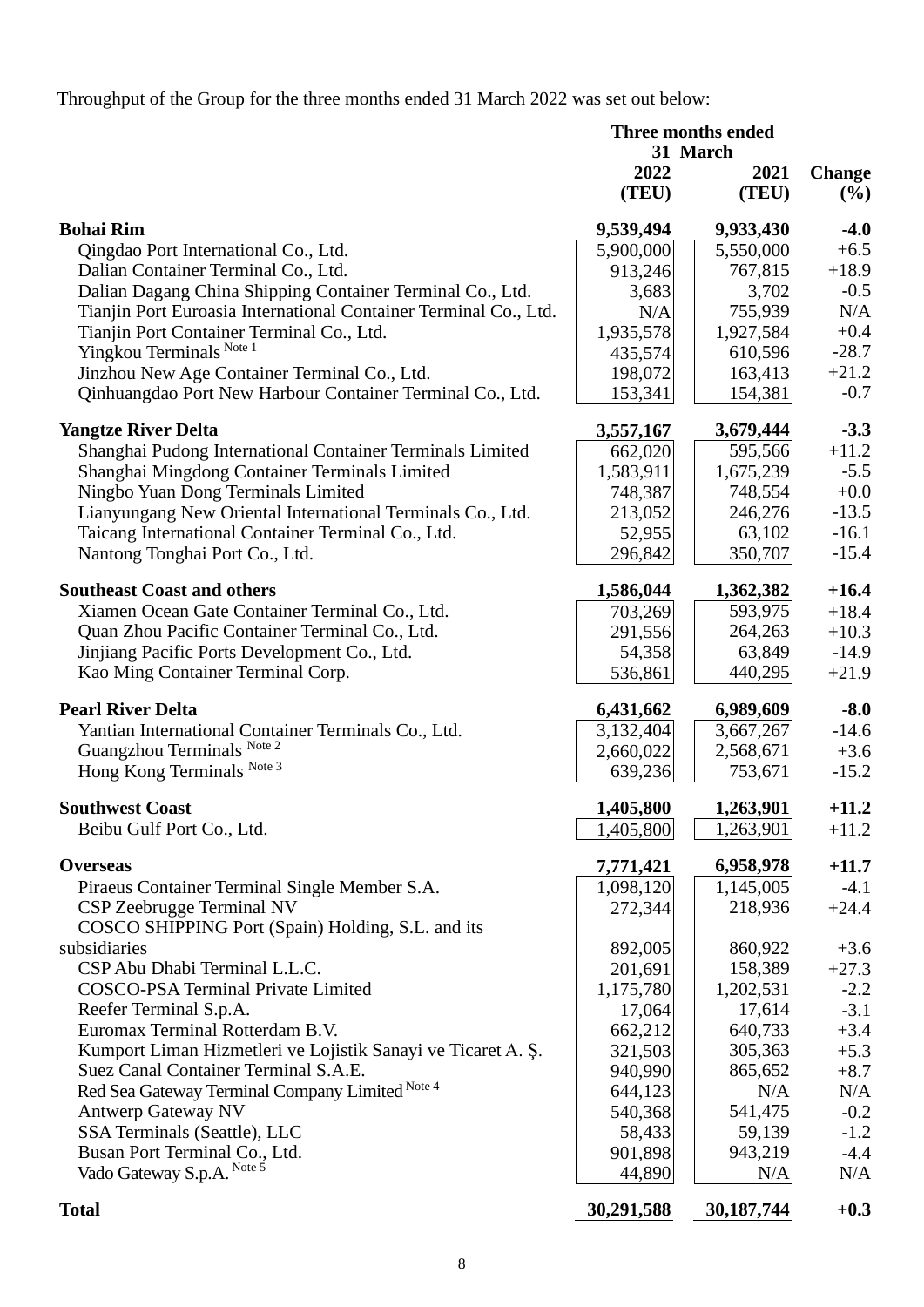- Note 1: Throughput of Yingkou Terminals was the total throughput of Yingkou Container Terminals Company Limited and Yingkou New Century Container Terminal Co., Ltd.
- Note 2: Throughput of Guangzhou Terminals was the total throughput of Guangzhou South China Oceangate Container Terminal Company Limited and Nansha Stevedoring Corporation Limited of Port of Guangzhou.
- Note 3: Throughput of Hong Kong Terminals was the total throughput of COSCO-HIT Terminals (Hong Kong) Limited and Asia Container Terminals Limited.
- Note 4: On 14 July 2021, the Group completed the acquisition of 20% equity interest in the Red Sea Gateway terminal. Therefore, no comparable figure is available for the throughput from January to March 2022.
- Note 5: The Group holds 40% equity of APM Terminals Vado Holdings B.V. and completed the acquisition of Vado Gateway S.p.A. on 24 September 2021. The Company indirectly holds 40% equity of the terminal since then. Therefore, no comparable figure is available for the throughput from January to March 2022.
- Note 6: Total throughput of bulk cargo, excluding the throughput of Beibu Gulf Port Co., Ltd., for the three months ended 31 March 2022 was 22,427,830 tons (1Q2021: 19,230,471 tons), representing an increase of 16.6%. Total throughput of automobile for the three months ended 31 March 2022 was 188,080 vehicles (1Q2021: 202,788 vehicles), representing a decrease of 7.3%. Throughput of reefer of Reefer Terminal S.p.A. (Vado Reefer Terminal) for the three months ended 31 March 2022 was 92,054 pallets (1Q2021: 84,903 pallets), representing an increase of 8.4%.